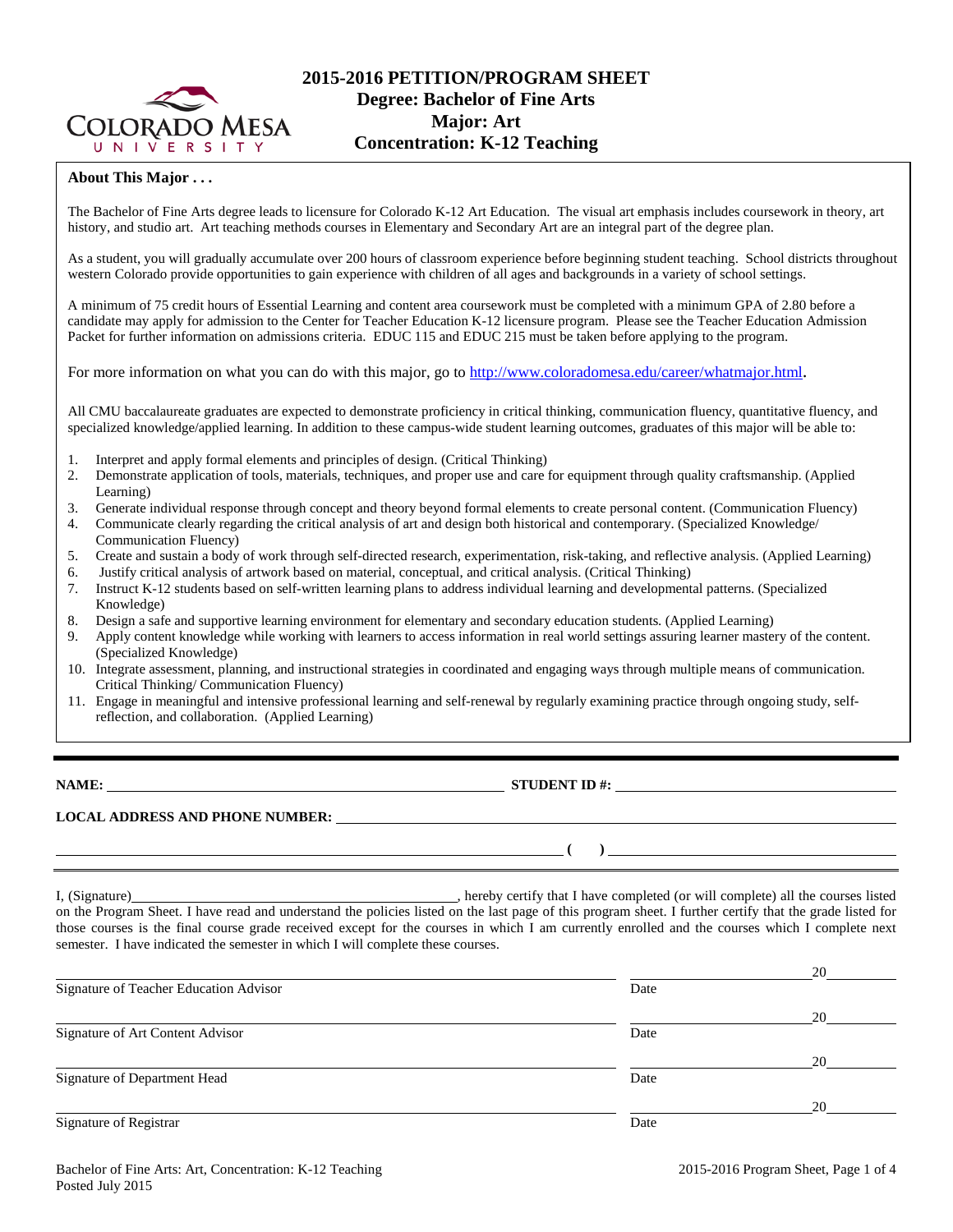#### **DEGREE REQUIREMENTS:**

- 120 semester hours total (Students must complete a minimum of 30 of the last 60 hours of credit at CMU, with at least 15 semester hours in major discipline courses numbered 300 or higher).
- 40 upper division credits (A minimum of 15 taken at the 300-400 course levels within the major at CMU).
- 2.80 cumulative GPA or higher in all CMU coursework
- A B or higher in coursework toward the major content area
- **All EDUC prefix courses must be completed with a grade of B or better**
- Only 6 semester hours of independent study count toward the degree.
- Pre-collegiate courses (usually numbered below 100) cannot be used for graduation.
- When filling out the program sheet a course can be used only once.
- A student must follow the CMU graduation requirements either from 1) the program sheet for the major in effect at the time the student officially declares a major; or 2) a program sheet for the major approved for a year subsequent to the year during which the student officially declares the major and is approved for the student by the Department Head. Because a program may have requirements specific to the degree, the student should check with the faculty advisor for additional criteria. It is the student's responsibility to be aware of, and follow, all requirements for the degree being pursued. Any exceptions or substitutions must be approved by the student's faculty advisor and Department Head.
- Essential Learning Capstone should be completed between 45 and 75 hours.
- See the "Undergraduate Graduation Requirements" in the catalog for additional graduation information.
- Students must PASS the PLACE exam in the content area prior to beginning the internship. Also, ALL other coursework toward the degree must be successfully completed prior to the internship.

**ESSENTIAL LEARNING REQUIREMENTS** (31 semester hours) See the current catalog for a list of courses that fulfill the requirements below. If a course is an Essential Learning option and a requirement for your major, you must use it to fulfill the major requirement and make a different selection for the Essential Learning requirement.

|   | Sem.hrs Grade Term/Trns                                                                                                                                   |
|---|-----------------------------------------------------------------------------------------------------------------------------------------------------------|
| 3 | <b>English</b> (6 semester hours, must receive a grade of " <b>B</b> " or better and<br>must be completed by the time the student has 60 semester hours.) |
|   |                                                                                                                                                           |

**Math** MATH 110 **or higher** (3 semester hours, must receive a grade of "C" or better, must be completed by the time the student has 60 semester hours.) MATH  $1$ 

|  | <b>Humanities</b> (3 semester hours) |  |  |
|--|--------------------------------------|--|--|
|  |                                      |  |  |

**Social and Behavioral Sciences** (6 semester hours) \*PSYC 233 Human Growth & Development 3 \_\_\_\_\_ \_\_\_\_\_\_\_\_

\_\_\_\_\_\_ \_\_\_\_ \_\_\_\_\_\_\_\_\_\_\_\_\_\_\_\_\_\_\_\_\_\_\_\_ \_\_\_\_ \_\_\_\_\_ \_\_\_\_\_\_\_\_ \* Must earn a "**B**" or higher

**Natural Sciences** (7 semester hours, one course must include a lab)

|  | the control of the control of the control of the control of the control of the control of the control of the control of the control of the control of the control of the control of the control of the control of the control |  |  |
|--|-------------------------------------------------------------------------------------------------------------------------------------------------------------------------------------------------------------------------------|--|--|

|                 | Course No Title                                       |        | Sem.hrs Grade Term/Trns                                                                                                                                                                                                              |
|-----------------|-------------------------------------------------------|--------|--------------------------------------------------------------------------------------------------------------------------------------------------------------------------------------------------------------------------------------|
| <b>HIST</b>     | History (3 semester hours)                            |        |                                                                                                                                                                                                                                      |
|                 | <b>Fine Arts</b> (3 semester hours)                   |        |                                                                                                                                                                                                                                      |
|                 | FINE 101 The Living Arts                              | 3      |                                                                                                                                                                                                                                      |
|                 | <b>WELLNESS REQUIREMENT</b> (2 semester hours)        |        |                                                                                                                                                                                                                                      |
|                 | KINE 100 Health and Wellness                          | 1      |                                                                                                                                                                                                                                      |
|                 |                                                       | 1      |                                                                                                                                                                                                                                      |
|                 |                                                       |        |                                                                                                                                                                                                                                      |
|                 | <b>ESSENTIAL LEARNING CAPSTONE</b> (4 semester hours) |        |                                                                                                                                                                                                                                      |
| <b>ESSL 290</b> | Mayerick Milestone                                    |        |                                                                                                                                                                                                                                      |
|                 | (see English & math pre-reqs) 3                       |        | <u> 1989 - John Barnett, film brittisk forsk</u>                                                                                                                                                                                     |
| <b>ESSL 200</b> | Essential Speech (co-requisite) 1                     |        |                                                                                                                                                                                                                                      |
|                 |                                                       |        |                                                                                                                                                                                                                                      |
|                 |                                                       |        |                                                                                                                                                                                                                                      |
|                 | <b>FOUNDATION COURSES</b> (18 credit hours)           |        |                                                                                                                                                                                                                                      |
|                 | Must pass all courses with a grade of "B" or higher.  |        |                                                                                                                                                                                                                                      |
| *ARTE 101       | Two-Dimensional Design                                | 3      | <u> De Carlos de Carlos de Carlos de Carlos de Carlos de Carlos de Carlos de Carlos de Carlos de Carlos de Carlos de Carlos de Carlos de Carlos de Carlos de Carlos de Carlos de Carlos de Carlos de Carlos de Carlos de Carlos </u> |
|                 | *ARTE 102 Three-Dimensional Design                    | 3      |                                                                                                                                                                                                                                      |
| *ARTE 118       |                                                       |        |                                                                                                                                                                                                                                      |
|                 | History of Art, Prehistory to<br>Renaissance          | 3      |                                                                                                                                                                                                                                      |
|                 |                                                       |        |                                                                                                                                                                                                                                      |
| *ARTE 119       | History of Art, Renaissance<br>to Present             |        |                                                                                                                                                                                                                                      |
| *ARTS 151       | Foundation Drawing I                                  | 3<br>3 |                                                                                                                                                                                                                                      |

grade of "B" or higher. To continue in the program and eventually graduate as K-12 licensure art majors a student must earn, within no more than three attempts, at least a grade of "B" in the major requirements.

#### **Art Specialization** (24 credit hours)

| <b>ARTS 110</b><br>*ARTS 241<br>*ARTS 242<br><b>ARTT 270</b>       | Digital Photography<br>Clay Wrkshp I: Hand Building<br>Workshop II: Beg. Throwing<br>Sculpture I                                   | 3<br>3 |  |  |
|--------------------------------------------------------------------|------------------------------------------------------------------------------------------------------------------------------------|--------|--|--|
| *ARTS 274<br><b>ARTS 291</b><br><b>ARTH 315</b><br><b>ARTH 316</b> | Printmaking: Intaglio & Relief 3<br><b>Beginning Acrylic Painting</b><br>Nineteenth-Century Art<br>Twentieth-Century Art to 1950 3 | 3<br>3 |  |  |
|                                                                    | *Completion of ARTE 101, 102, 118, 119, ARTS $110$ , 151, 152, 241,                                                                |        |  |  |

242 and 274 within the first 60 hours.

### **Art Certification Specialty** (6 semester hours of 300 Level ARTS or

| ARTT courses) |  |
|---------------|--|
|               |  |
|               |  |
|               |  |

**Electives** (3 semester hours)

| Electives (5 semester nours) |  |  |
|------------------------------|--|--|
|                              |  |  |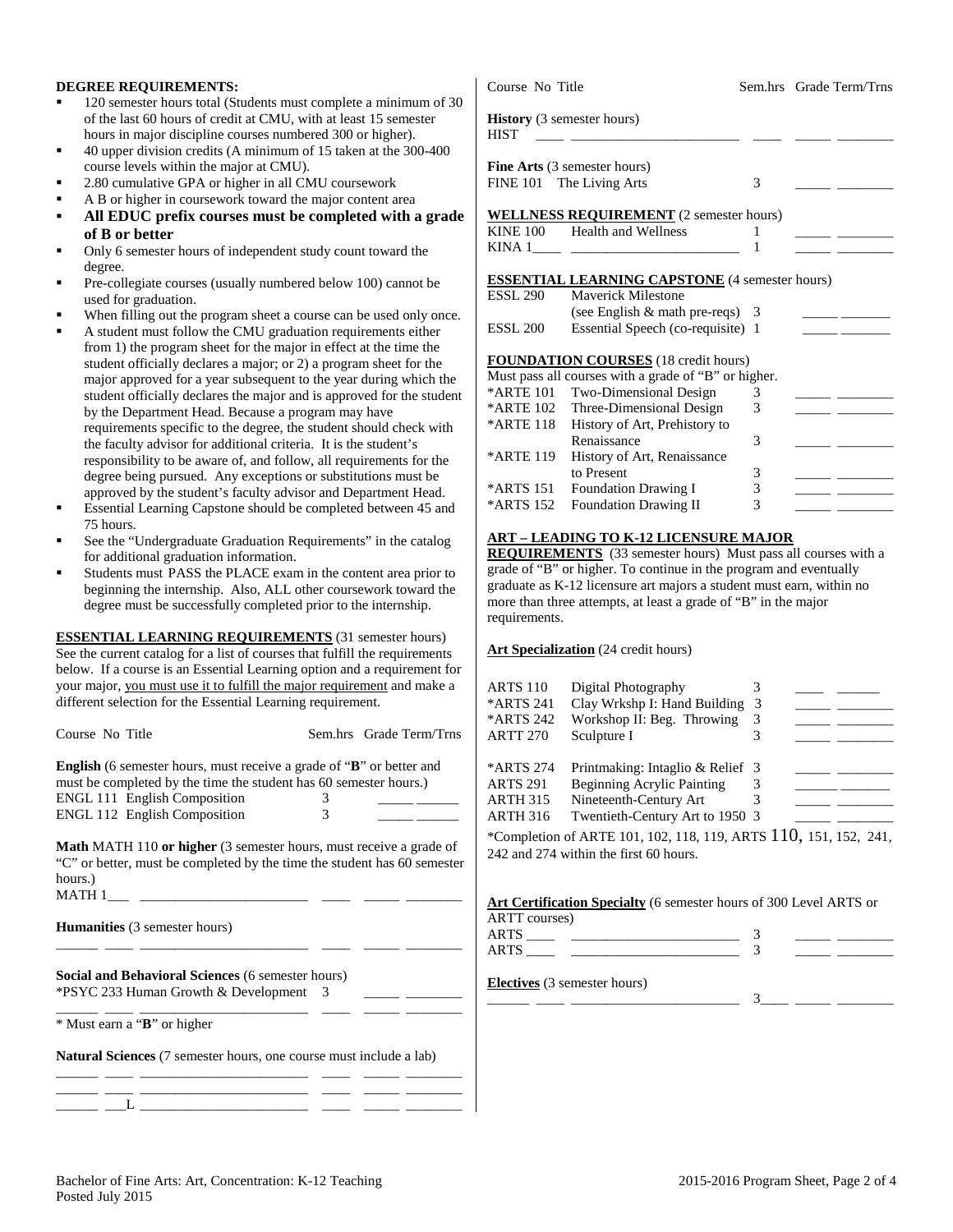#### **K-12 LICENSURE REQUIREMENTS** (32 Semester Hours)

ENGL 111 & 112 (or ENGL 129), PSYC 233, EDUC 115, and EDUC 215 (All with grade of "B" or higher) and MATH 110 or higher (with grade of "C" or higher) and formal acceptance to the Teacher Education Program

| What It Means to be a Teacher 1         | 8 Field Experience Hours   |
|-----------------------------------------|----------------------------|
| Teaching as a Profession                | 12 Field Experience Hours  |
| Pedagogy & Assessment:                  |                            |
| 3                                       | 20 Field Experience Hours  |
| 3                                       | 20 Field Experience Hours  |
| Elementary Art Ed. Methods<br>3         |                            |
| Elementary Art Ed. Methods              |                            |
|                                         | 40 Field Experience Hours  |
| Secondary Art Ed. Methods<br>4          | 40 Field Experience Hours  |
| <b>Integrating Literacy Across</b>      |                            |
| 4                                       | 60 Field Experience Hours  |
| EDUC 499D* Teaching Internship/Colloq.: |                            |
| 6                                       | 320 Field Experience Hours |
| EDUC 499H* Teaching Internship/Colloq.: |                            |
| 6                                       | 320 Field Experience Hours |
|                                         | Sem.hrs Grade Term         |

#### **\*\*All EDUC prefix courses listed above must be completed with a grade of B or better to progress through the program sequence.**

#### **ART CERTIFICATION SPECIALTY:**

Students can fulfill this requirement by taking 6 semester hours of 300-level ARTS or ARTT studio art based courses.

- 1. K-12 Art licensure candidates are expected to show proficiencies in State of Colorado Performance-Based and Art Model Content Standards. Formal evaluation of that knowledge is shown through a professional proficiency portfolio, developed throughout licensure coursework and reviewed by both Art Education and Teacher Education faculty at the end of the student teaching internship.
- 2. Candidates are expected to earn a minimum grade of "B" in all licensure classes, which must be taken in sequence prescribed by the Center for Teacher Education. The licensure sequence is begun during the junior year (usually fall semester), and requires four semesters for completion.
- 3. Professional dispositions for teaching are measured throughout the licensure sequence and include qualities such as ethical and responsible behaviors, personal presentation, ability to work in collegial capacities, ability to manage time, paperwork and resources, and an aptitude for elevating the academic standing of the Art Education field.
- 4. Completion of admission to the K-12 Art Licensure program includes:
	- A. All requirements and prerequisite courses are met for the Center for Teacher Education's application for admission (usually completed during the sophomore year).
	- B. A meeting with Art Education faculty to discuss professional goals and establish a timeline for completion of requirements.
	- C. Must pass all studio and art history courses with a grade of "B" or higher.
	- D. Completion of ARTE 101, 102, 118, 119, ARTS 110, 151, 152, 241 and 274 within the first 60 hours.
	- E. A professional disposition form completed in ARTD 410 and ARTD 412.
- 6. Art licensure students must pass the PLACE content exam with a minimum score of 220 (out of 300) points prior to student teaching (fee required).

NOTE: Additional fees are required through the licensure program and range from \$200-\$300, covering basic proficiency tests, fingerprinting, and content exam, in addition to the cost of textbooks and art materials.

Students are required to participate in exit examinations or other programs deemed necessary to comply with the college accountability requirement. All degree requirements must be completed as described above. Any exceptions or substitutions must be recommended in advance by the faculty advisor, approved by the Department Head and the Teacher Education Department.